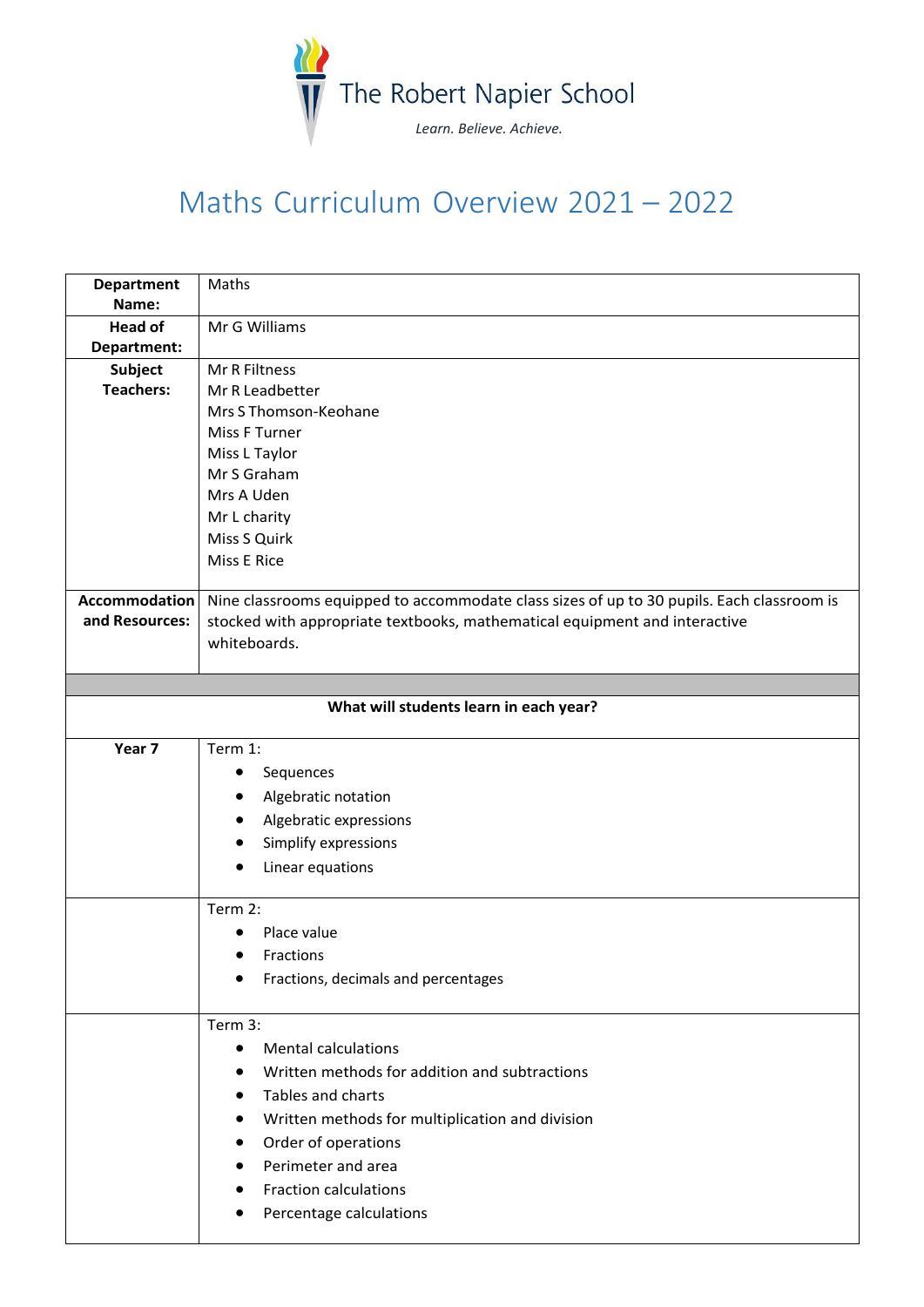|        | Term 4:                                                 |
|--------|---------------------------------------------------------|
|        | Negative numbers<br>$\bullet$                           |
|        | Linear equations<br>٠                                   |
|        | Fractions                                               |
|        |                                                         |
|        | Term 5:                                                 |
|        | 2-D shape properties<br>$\bullet$                       |
|        | Angle facts involving lines<br>$\bullet$                |
|        | Angle facts involving triangles and quadrilaterals<br>٠ |
|        |                                                         |
|        | Term 6:                                                 |
|        | <b>Mental calculations</b><br>$\bullet$                 |
|        | Theoretical probability<br>٠                            |
|        | Factors, multiples and primes<br>٠                      |
|        | Highest common factors and lowest common multiples      |
|        |                                                         |
|        |                                                         |
| Year 8 | Term 1:                                                 |
|        | Ratio<br>$\bullet$                                      |
|        | Direct proportion                                       |
|        | Multiplying and dividing fractions<br>$\bullet$         |
|        | Term 2:                                                 |
|        | Coordinates<br>٠                                        |
|        | Straight line graphs<br>٠                               |
|        | Tables, charts and graphs<br>$\bullet$                  |
|        | Probability<br>$\bullet$                                |
|        |                                                         |
|        | Term 3:                                                 |
|        | Expressions, equations and formulae<br>$\bullet$        |
|        | <b>Expand brackets</b>                                  |
|        | Solve linear equations                                  |
|        | Inequalities                                            |
|        | Sequences                                               |
|        | Indices                                                 |
|        | Term 4:                                                 |
|        | Fractions, decimals and percentages<br>$\bullet$        |
|        | Percentage calculations                                 |
|        | Standard form                                           |
|        | Rounding                                                |
|        | Estimation                                              |
|        | Measures                                                |
|        |                                                         |
|        | Term 5:                                                 |
|        | Properties of polygons including symmetry<br>$\bullet$  |
|        | Perimeter and area                                      |
|        | Line symmetry and reflection                            |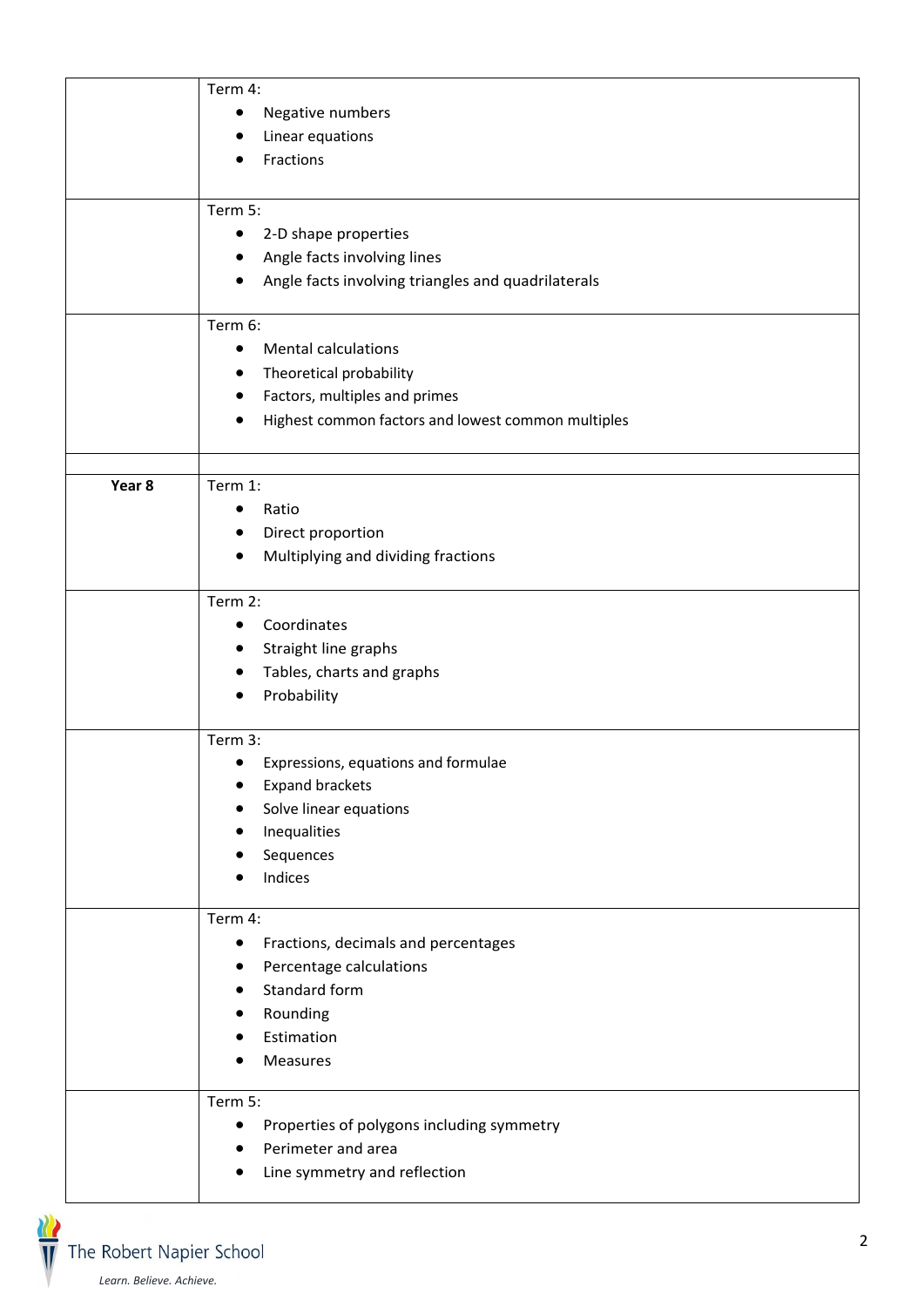|         | Term 6:                                               |
|---------|-------------------------------------------------------|
|         | Charts and graphs<br>$\bullet$                        |
|         | Averages                                              |
|         | Distribution of data sets                             |
| Year 9  | Exam Board: Pearson Edexcel                           |
|         | <b>Qualification: GCSE Mathematics</b>                |
|         | Term 1:                                               |
|         | Integers & place value<br>$\bullet$                   |
|         | Decimals<br>$\bullet$                                 |
|         | Indices, powers and roots<br>٠                        |
|         | Term 2:                                               |
|         | Factors, multiples and primes<br>$\bullet$            |
|         | Algebra: the basics                                   |
|         | <b>Expanding and factorising</b>                      |
|         | Term 3:                                               |
|         | Substitution into formulae<br>$\bullet$               |
|         | Tables Charts and graphs<br>$\bullet$                 |
|         | Pie charts                                            |
|         | Scatter graphs                                        |
|         | Term 4:                                               |
|         | <b>Fraction calculations</b><br>$\bullet$             |
|         | Fractions, decimals and percentages<br>٠              |
|         | Percentage calculations<br>$\bullet$                  |
|         | Term 5:                                               |
|         | Equations<br>٠                                        |
|         | Inequalities                                          |
|         | Sequences<br>٠                                        |
|         | Term 6:                                               |
|         | Properties of shapes<br>$\bullet$                     |
|         | Parallel lines and angle facts                        |
|         | Interior and exterior angles of polygons<br>$\bullet$ |
|         | Exam Board: Pearson Edexcel                           |
| Year 10 | <b>Qualification: GCSE Mathematics</b>                |
|         | Term 1:                                               |
|         | Statistics and sampling<br>$\bullet$                  |
|         | The averages<br>٠                                     |
|         | Perimeter and area                                    |
|         | Term 2:                                               |
|         | 3D forms and volume<br>$\bullet$                      |
|         | Real-life graphs                                      |
|         | Straight-line graphs                                  |
|         |                                                       |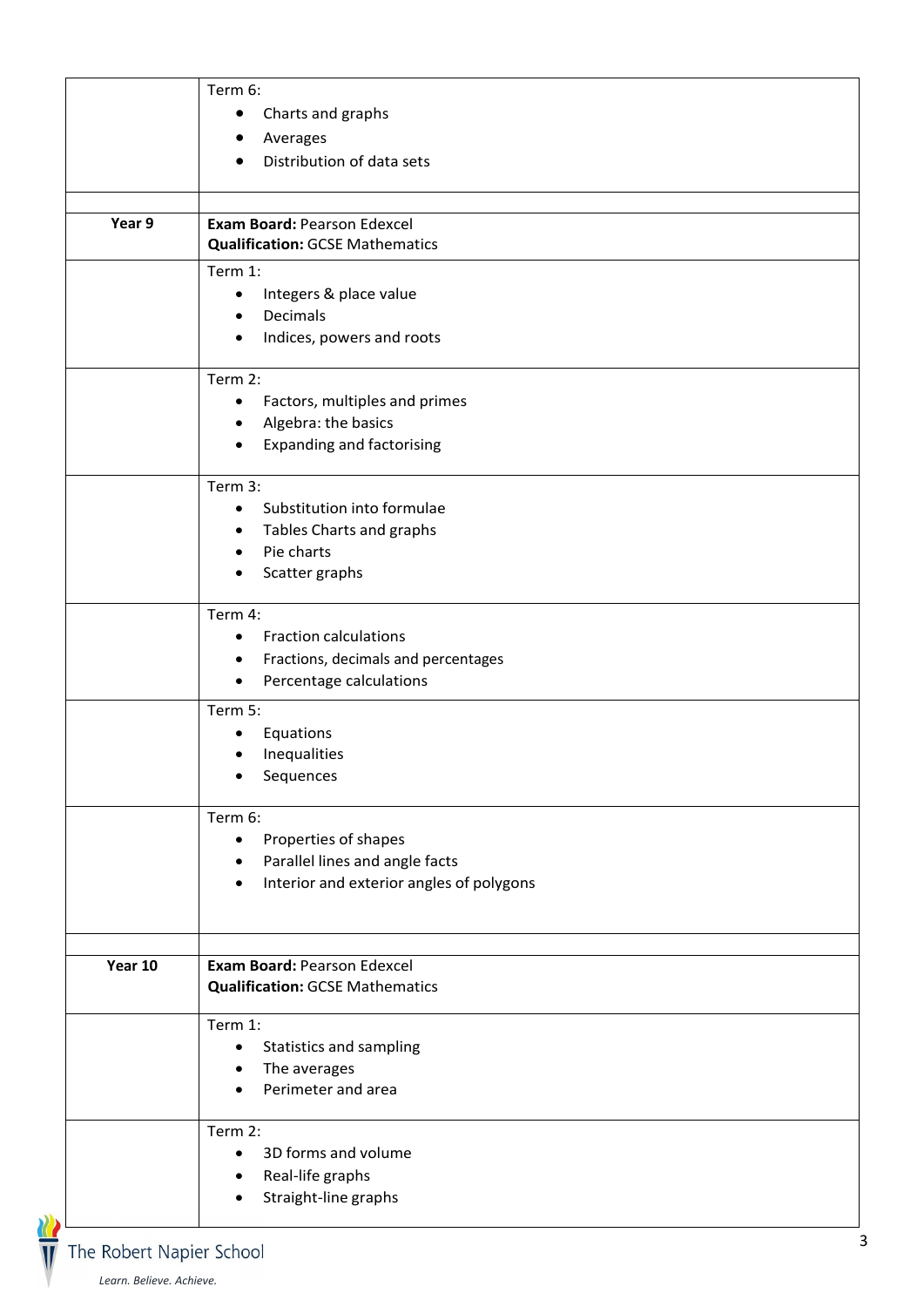|         | Term 3:                                                     |
|---------|-------------------------------------------------------------|
|         |                                                             |
|         | Translations, rotations & reflections<br>$\bullet$          |
|         | Enlargements & combinations of transformations<br>$\bullet$ |
|         | Ratio<br>$\bullet$                                          |
|         |                                                             |
|         | Term 4:                                                     |
|         | Proportion<br>$\bullet$                                     |
|         | Pythagoras<br>$\bullet$                                     |
|         | Trigonometry<br>$\bullet$                                   |
|         | Probability I<br>$\bullet$                                  |
|         | Term 5:                                                     |
|         |                                                             |
|         | Probability II<br>$\bullet$                                 |
|         | Multiplicative reasoning<br>$\bullet$                       |
|         | Plans and elevations<br>$\bullet$                           |
|         | Term 6:                                                     |
|         | Constructions, loci and bearings<br>$\bullet$               |
|         | Quadratic equations: expanding and factorizing<br>$\bullet$ |
|         | Quadratic equations: graphs<br>$\bullet$                    |
|         |                                                             |
|         |                                                             |
| Year 11 | Exam Board: Pearson Edexcel                                 |
|         | <b>Qualification: GCSE Mathematics</b>                      |
|         | Term 1:                                                     |
|         | Circles, cylinders, cones and spheres<br>$\bullet$          |
|         | Fractions and reciprocals<br>$\bullet$                      |
|         | Indices and standard form<br>$\bullet$                      |
|         |                                                             |
|         | Term 2:                                                     |
|         | Similarity and congruence in 2D                             |
|         | Vectors                                                     |
|         | Rearranging equations, graphs of<br>٠                       |
|         | cubic and reciprocal functions and simultaneous equations   |
|         | Term 3:                                                     |
|         | Revision<br>$\bullet$                                       |
|         |                                                             |
|         | Term 4:                                                     |
|         | Revision<br>$\bullet$                                       |
|         |                                                             |
|         | Term 5:                                                     |
|         | Revision<br>$\bullet$                                       |
|         | Term 6:                                                     |
|         | Revision<br>$\bullet$                                       |
|         |                                                             |
|         |                                                             |
| Year 12 | Exam Board: Pearson Edexcel                                 |
|         | <b>Qualification: A Level Mathematics</b>                   |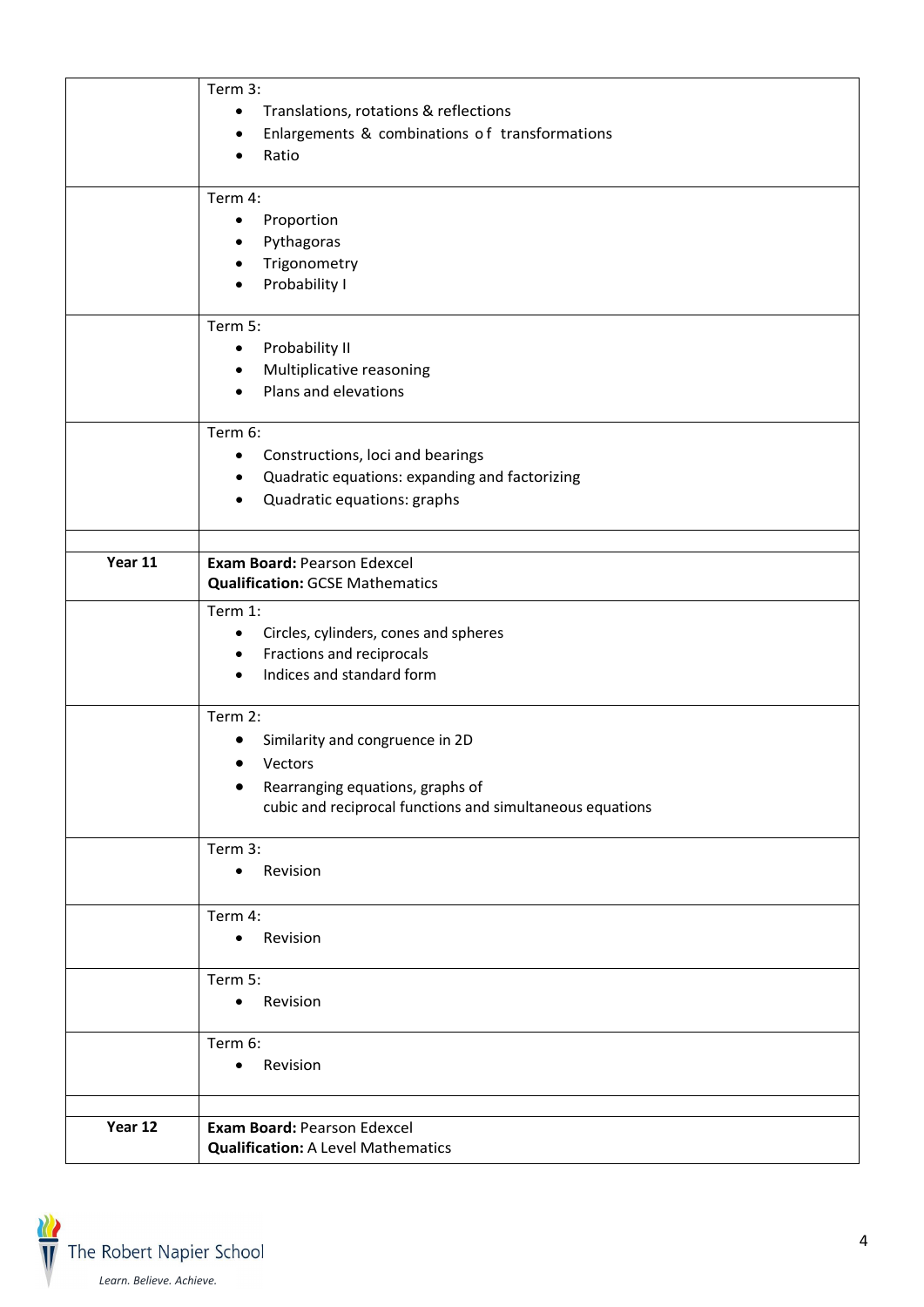|         | Term 1:<br>Pure                                                          |
|---------|--------------------------------------------------------------------------|
|         | Algebra and functions<br>$\bullet$                                       |
|         | Coordinate geometry<br>$\bullet$                                         |
|         | Term 2:                                                                  |
|         | Pure<br>Further algebra<br>$\bullet$                                     |
|         | Trigonometry<br>$\bullet$                                                |
|         |                                                                          |
|         | Term 3:<br>Pure                                                          |
|         | Vectors<br>$\bullet$                                                     |
|         | Mechanics                                                                |
|         | Quantities and units in mechanics<br>$\bullet$                           |
|         | Kinematics 1 (constant acceleration)<br>$\bullet$                        |
|         | Term 4:                                                                  |
|         | Pure<br>Differentiation                                                  |
|         | $\bullet$<br>Mechanics                                                   |
|         | Forces & Newton's laws<br>$\bullet$                                      |
|         | Kinematics 2 (variable acceleration)<br>$\bullet$                        |
|         |                                                                          |
|         | Term 5:                                                                  |
|         | Pure                                                                     |
|         | Integration<br>$\bullet$<br><b>Statistics</b>                            |
|         | <b>Statistical sampling</b><br>٠                                         |
|         | Data presentation and interpretation<br>$\bullet$                        |
|         | Probability<br>$\bullet$                                                 |
|         | Term 6:                                                                  |
|         | Pure<br>Exponentials and logarithms<br>$\bullet$                         |
|         | <b>Statistics</b>                                                        |
|         | <b>Statistical distributions</b><br>$\bullet$                            |
|         | Statistical hypothesis testing<br>$\bullet$                              |
|         |                                                                          |
| Year 13 | Exam Board: Pearson Edexcel<br><b>Qualification: A Level Mathematics</b> |
|         | Term 1:                                                                  |
|         | Pure                                                                     |
|         | Proof<br>$\bullet$                                                       |
|         | Algebraic and partial fractions<br>$\bullet$                             |
|         | Functions and modelling<br>$\bullet$<br>Mechanics                        |
|         | Moments<br>$\bullet$                                                     |
|         | Forces at any angle<br>$\bullet$                                         |
|         | Applications of kinematics<br>$\bullet$                                  |
|         |                                                                          |

.<br>The Robert Napier School